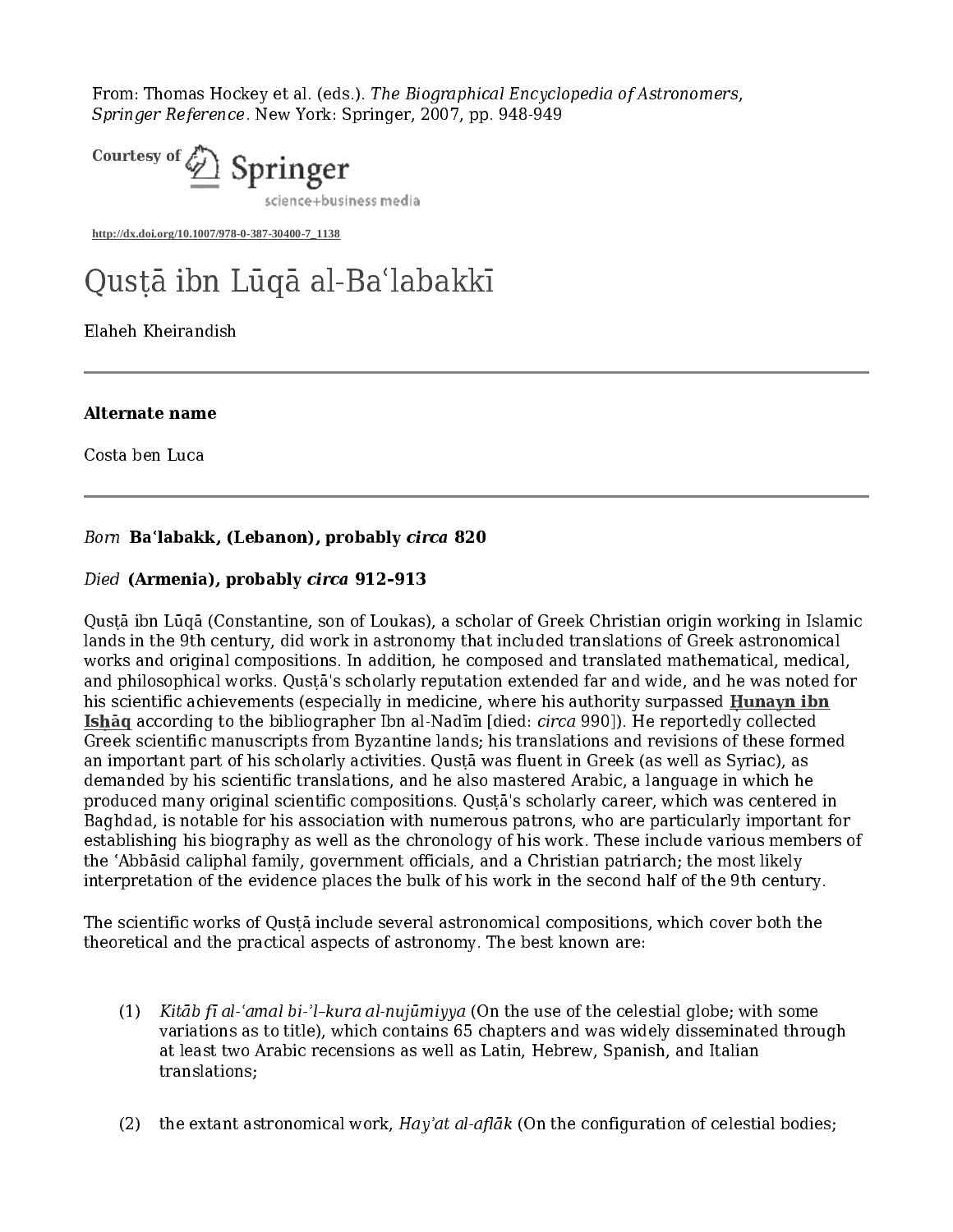Bodleian Library MS Arabic 879, Uri, p. 190), which is one of the earliest compositions in theoretical  $(ha\gamma'a)$  astronomy;

- (3) Kitāb al‐Madkhal ilā ʿilm al‐nujūm (Introduction to the science of astronomy astrology);
- (4) Kitāb al‐Madkhal ilā al‐hayʾa wa‐ḥarakāt al‐aflāk wa‐ʾl‐kawākib (Introduction to the configuration and movements of celestial bodies and stars);
- (5) Kitāb fī al‐ʿamal bi‐ʾl‐asṭurlāb al‐kurī (On the use of the spherical astrolabe; Leiden University Library MS Or. 51.2: Handlist, p. 12); and
- (6) Kitāb fī al‐ʿamal bi‐ʾl‐kura dhāt al‐kursī (On the use of the mounted celestial sphere).

The two introductory astronomical titles (3 and 4), reported in the lists of Ibn al-Nadīm's Fihrist and Ibn Qifṭī (died: 1248), respectively, are not extant, unless the latter is the same as the theoretical work mentioned in (2). F. Sezgin suggests that these two works are the same; however, they are listed as two distinct titles by Ibn Abī Uṣaybiʿa (died: 1269). Work (5) is sometimes questioned as a work by Qusta but seems to represent a variation in title of  $(1)$ . Although E. Wiedemann (1913) treats (6) as an independent work, it also seems to be a variation in title of (1). This leaves Qusṭā with at least four distinct astronomical compositions, two of which (1 and 2) are extant.

Qusta's works also include translations of the so called Little Astronomy or "Intermediate Books" (Kutub al-mutawassitāt), texts studied after Euclidean geometry in preparation for Ptolemaic astronomy. Extant among these are the Arabic versions of **Theodosius's Spherics** (Kitāb collemation to other extant translations, such as Hero of Arestandria's "On the Raising of Heavy<br>Objects" (Fingl client amo al-Ukar) and <u>Autolycus's</u> Rising and Setting [of Fixed Stars] (Kitāb al-Tulü' wa-'l-ghurūb). In the chadibition to then rextant translations, such as Hero of Alexarderia's "On the Raising of Heavy Bobjects" (Fir of al-as addition to other extant translations, such as Hero of Alexandria's "On the Raising of Heavy Objects" (Fī raf' al-ashyāʾ al-thaqīla), Qustā is associated with Arabic versions of **Aristotle**'s Physics<br>as well as the later commentaries of Alexander of Aphrodisias and **Philoponus** on certain of their<br>books. This dual books. This dual translation program fits well with his statements about the "cooperation" of natural philosophy and geometry in optics as a mixed mathematical science, a genre to which astronomy and mechanics also belong.

## Selected References

as well as the later commentaries of Alexander of Aphrodisias and <u>Philoponus o</u>n certain of their<br>books. This dual translation program fits well with his statements about the "cooperation" of<br>natural philosophy and geomet Brockelmann, Carl (1943). *Geschichte der arabischen Litteratur*. 2nd ed. Vol. 1, pp. 222–223. Leiden: E. J. Brill. (Contains lists of manuscripts for Qustã's works including five astronomical titles. Entries i, k, g, and Brill. (Contains lists of manuscripts for Qustā's works including five astronomical titles. Entries i, k, g, and f<br>in Section I correspond to nos. 1, 2, 5, and 6 above.)<br>Browne, E. G. (1902). *A Literary History of Persia* Frowne, E. G. (1902). A Literary History of Persia. 2<br>11th-century Persian poem referring to Qusta ibn Lu<br>Gabrieli, G. (1912). "Nota bibliographica su Qusta ibn<br>classe di scienze morali, storiche e filologiche 21: fas<br>comp Browne, E. G. (1902). *A Literary History of Persia.* 2 Vols, Vol. 1, p. 278. London: T. F. Unwin. (Contains an 11th-century Persian poem referring to Qusta ibn Luqa.)<br>Gabrieli, G. (1912). "Nota bibliographica su Qusta ibn Gabrieli, G. (1912). "Nota bibliographica su Qusṭā ibn Lūclasse di scienze morali, storiche e filologiche 21: fasc. 5-compositions and 17 translations, including six astronominos. 40, 37, 54, 37, 67, 40], with references t Gabrieli, G. (1912). "Nota bibliographica su Qusṭā ibn Lūqā." Atti della R. Accademia dei Lincei: Rendiconti,<br>classe di scienze morali, storiche e filologiche 21: fasc. 5-6 : 341-382. (Contains a list of 69 of Qusṭā's<br>comp classe di scienze morali, storiche e filologiche 21: fasc. 5-6 : 341-382. (Contains a list of 69 of Qusṭā's compositions and 17 translations, including six astronomical titles [nos. 1-6 above, numbered respections. 40, 37, nos. 40, 37, 54, 37, 67, 40], with references to historical and modern sources and manuscript copies and titles [pp. 348-350; p. 348: no. 40: Q. N. is problematic].) nos. 40, 37, 54, 37, 67, 40], with references to historical and modern sources and manuscript copies and  $t$  if  $t$  and  $t$  if  $t$  and  $t$  is  $\mathcal{L}(t)$  is problematic.).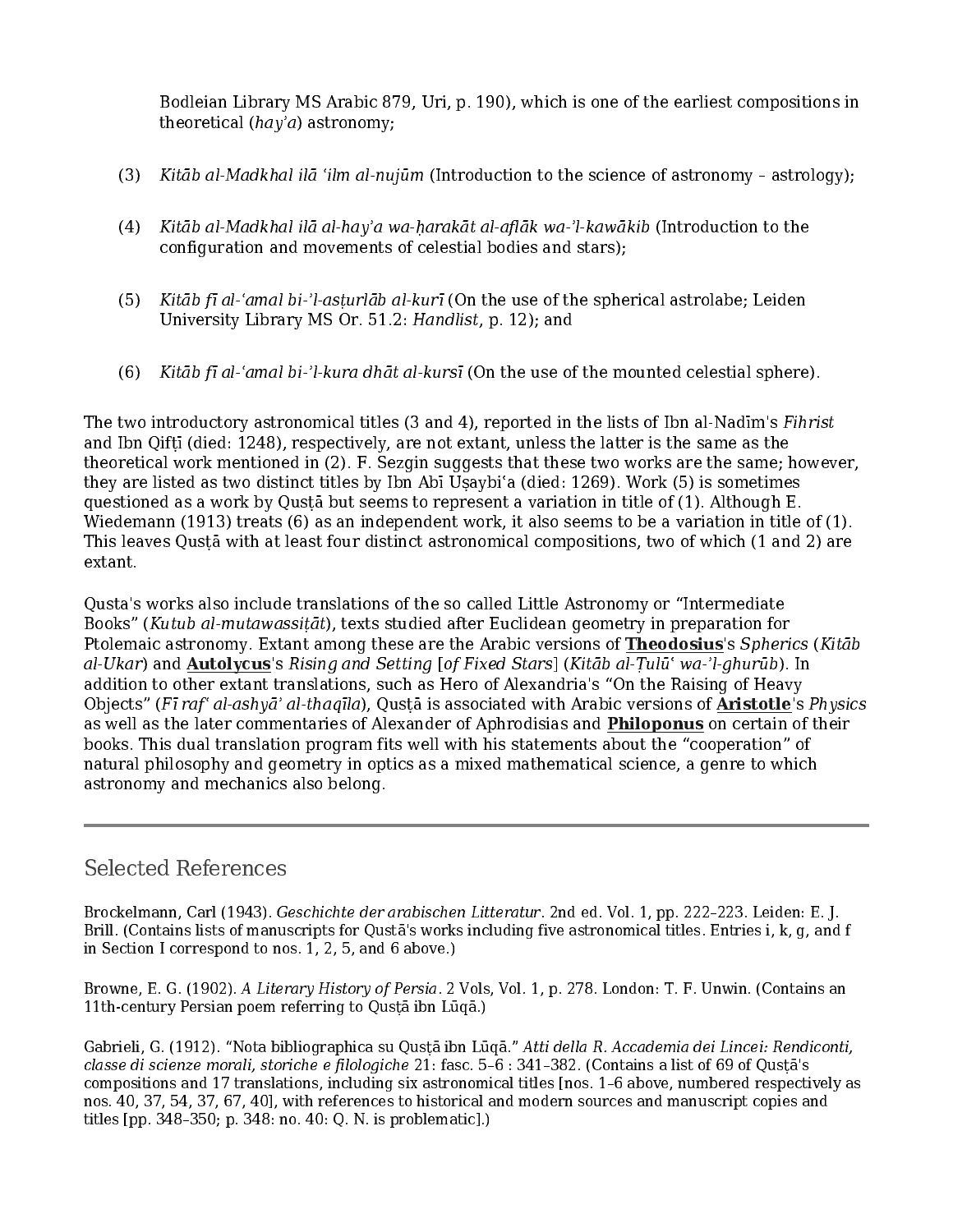Gutas, Dimitri (1998). Greek Thought, Arabic Culture: The Graeco–Arabic Translation Movement in Baghdad and Early ʿAbbāsid Society (2nd–4th/8th–10th centuries). London: Routledge. (Contains a section on the problematic question of Qusṭā's early patrons.)

Harvey, E. Ruth (1975). "Qusṭā ibn Lūqā al-Baʿlabakkī." In Dictionary of Scientific Biography, edited by Charles Coulston Gillispie, Vol. 11, pp. 244–246. New York: Charles Scribner's Sons. (Contains a list of Qusṭā's works including four of the astronomical titles listed above [nos. 1, 2, 3, and 5] with reference to relevant manuscripts, reference works, and secondary sources up to 1975, with the exception of the important article of Wiedemann in the first edition of the Encyclopaedia of Islam.)

Hill, D. (1986). "Kustā b. Lūkā al-Baʿlabakkī." In Encyclopaedia of Islam. 2nd ed. Vol. 5, pp. 529-530. Leiden: E. J. Brill. (Contains references to some of Qusṭā's works, including two on astronomy [with English titles, apparently nos. 1 and 3 above], and a short bibliography.)

Ibn Abī Uṣaybiʿa (1882–1884). ʿUyūn al‐anbāʾ fī ṭabaqāt al‐atibbāʾ, edited by August Müller. 2 Vols, Vol. 1, pp. 144–245. Cairo‐Königsberg. (Contains a list of over 60 of Qusṭā's works including three astronomical titles [nos. 1, 3, and 4 above].)

Ibn al-Nadīm (1970). The Fihrist of al-Nadīm: A Tenth-Century Survey of Muslim Culture, edited and translated by Bayard Dodge. 2 vols, Vol. 1, p. 295; Vol. 2, pp. 694–695. New York: Columbia University Press. (Contains a list of over 30 of Qusṭā's compositions including 2 astronomical titles [nos. 1 and 3 above].)

Kheirandish, Elaheh (1999). The Arabic Version of Euclid's Optics (Kitāb Uqlīdis fī Ikhtilāf al-manāzir). 2 Vols. New York: Springer‐Verlag. (Contains discussions of Qusṭā's optical work, with reference to relevant sources and discussions ["Intermediate Books", mixed mathematical sciences, etc.].)

al‐Qiftī, Jamāl al‐Dīn (1903). Ta'rīkh al‐ḥukamā', edited by J. Lippert, Vol. 1, pp. 262–263. Leipzig: Theodor Weicher. (Contains a list of over 20 of Qusṭā's works including two astronomical titles [nos. 1 and 4 above].)

Ragep, F. J. (1993). Naṣīr al‐Dīn al‐Ṭūsī's Memoir on Astronomy (al‐Tadhkira fī ʿilm al‐hayʾa). 2 Vols. New York: Springer‐Verlag. (Contains as part of its exhaustive treatment of Ṭūsī and his important astronomical work, al-Tadhkira, discussions on several aspects of 'ilm al-hay'a ["cosmography, configuration"].)

Rashed, Roshdi (1997). Oeuvres philosophiques et scientifique d'Al‐Kindī. Vol. 1, L'optique et la catoptrique. Leiden: E. J. Brill. (Contains the Arabic text and French translation of Qusta's Kitāb fī 'ilal mā ya'ridu fī almarāyā min ikhtilāf al‐manāẓir.)

Saliba, George (August 2001). "The Social Context of Islamic Astronomy." In Proceedings of the Conference: Islam and Science. Amman: Royal Institute for Inter‐Faith Studies, forthcoming. (Contains a discussion of Qustā's Hay'at al-aflāk [composition date given as 860].)

Sezgin, Fuat Geschichte des arabischen Schrifttums. Vol. 3, Medizin (1970): 270–274; Vol. 5, Mathematik (1974): 285–286; Vol. 6, Astronomie (1978): 180–182. Leiden: E. J. Brill. (Contains a list of the manuscripts of Qusṭā's works including four astronomical titles [nos. 1, 2, 3, and 4 above], the last three suggested as possibly referring to the same work.)

Wiedemann, E. (1913). "Kostā b. Lūkā, al-Baʿalbakkī." In Encyclopaedia of Islam. 1st ed., Vol. 4, pp. 1081-1083. Leiden: E. J. Brill. (Contains, in addition to a biography, references to his works including four astronomical titles [nos. 1, 3, 5, and 6 above, listed as separate works], with reference to the problems involved, including the attribution of no. 6 to Qusṭā [pp. 1082–1083], with a short bibliography.)

Wilcox, Judith (1985). "The Transmission and Influence of Qusta ibn Luqa's 'On the Difference between Spirit and the Soul.'" Ph.D. diss., City University of New York.

——— (1987). "Our Continuing Discovery of the Greek Science of the Arabs: The Example of Qusṭā ibn Lūqā."